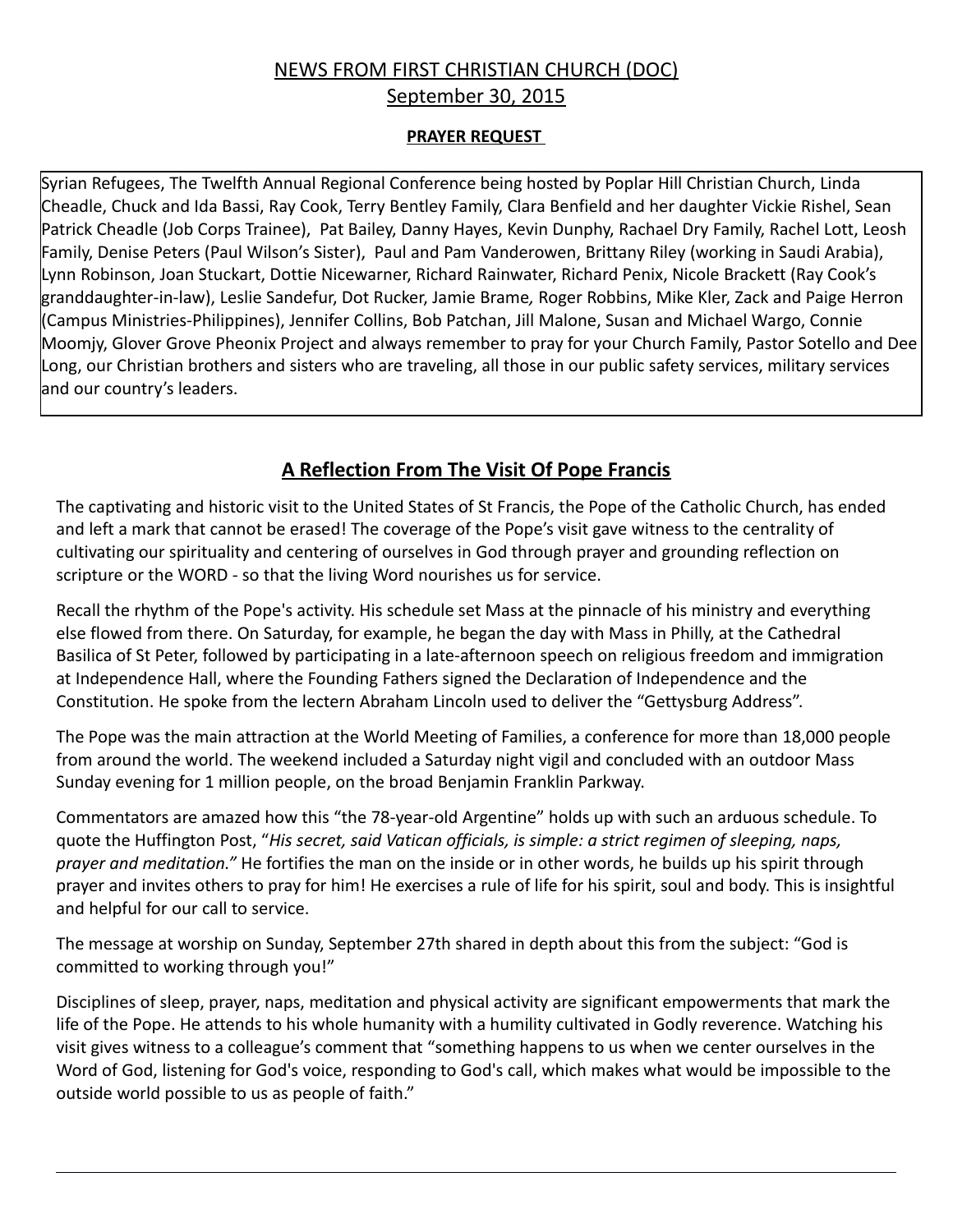# **Fifty Years 1965 – 1991 – 2015**

As some of you know, Millie Clarke recently traveled to Great Lakes, IL, site of Navy Recruit Training. She was honored and privileged to witness her grandson, Kiel Lamb, graduate from Boot Camp. In l991, Millie traveled to San Antonio, TX, to witness her daughter Cathy, graduate from Air Force Recruit Training. Fifty years earlier, Millie began her Boot Camp in the Navy at Bainbridge, MD. She was then transferred to Great Lakes, IL, for Corps School (Medic) training. How fast time travels.

Millie was able to share her Fifty Year story the night before the graduation, at a Meet and Greet reception, where all Veterans were honored. Millie asks us to please remember all our service men and women in your prayers with special mention of her grandson Kiel.

### **Testimony Of Appreciation**

On Sunday, September 20<sup>th</sup>, our Congregation was honored to have Michael speak to us, following the Sermon. Michael wanted to express his sincere appreciation to our Church for allowing the Aiken Central Group, of the Alcoholics Anonymous, to meet in our Disciple House. This group and their meetings have had a lasting and positive impact upon him and his life. All those present, who heard Michael speak, were moved by his words and many gained insight into the importance of the AA Program. Thank you Michael!

## **Trash And Treasures Sale**

The DWF wants to thank everyone who donated and/or helped with the sale. It was a lot of work with a very successful result. The sale yielded about \$1500 which will be directed to missions. THANKS AGAIN!

## **Thank You**

During the long, hot and often rainless summer, our plants were able to survive because Joanne Caldwell and Elsie Smith expended much energy and time watering. Thank you ladies!

## **Reminders**

Always be mindful that God wants us to be in prayer and be aware how important our communication with Him is to us individually and as a community of God's people. Within your prayer time, remember to pray for our Church daily at whatever time works for you.

On Sunday, October 4<sup>th</sup>, there is an opportunity to give a special offering to the Reconciliation Ministry of the Christian Church, Disciples of Christ. Matthew 5:23-24 is the basis for the Christian concept of "**Move** Together, **Heal** Together, **Bound** Together."